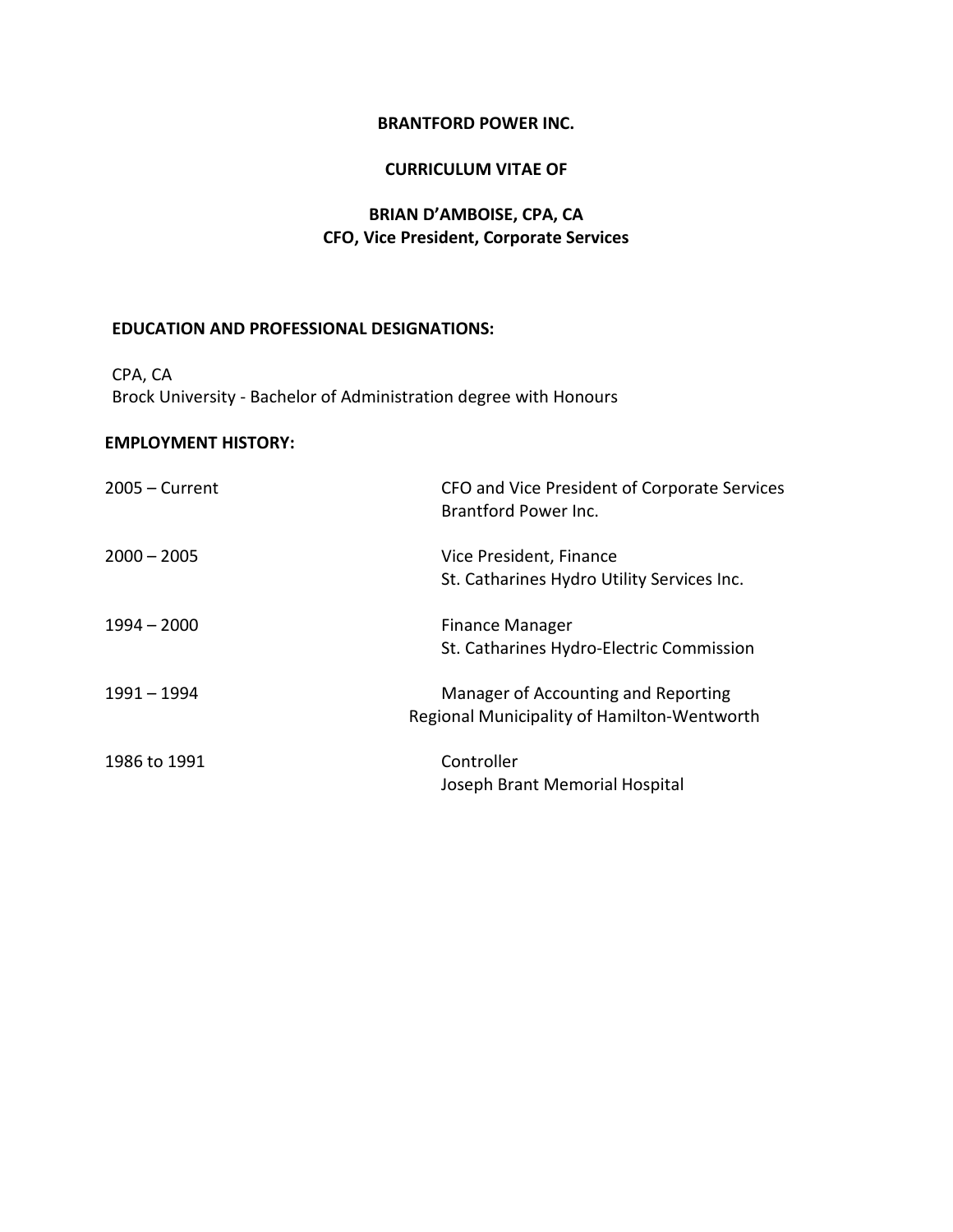# **Curriculum Vitae of**

# **Mark Simpson, P.Eng.**

# **EDUCATION**

| $\cdot$ 2012 | Masters Certificate in Energy Sector Leadership<br><b>Schulich School of Business</b>                       |
|--------------|-------------------------------------------------------------------------------------------------------------|
| •1989        | Licenced Professional Engineer – Electrical Engineering<br>Association of Professional Engineers of Ontario |
| • 1987       | Honors BASc – Electrical Engineering – Management Science Option<br>University of Waterloo                  |

# **BUSINESS EXPERIENCE**

• 2006 to Present Brantford Power Inc. Manager – Energy and Operations, Director – Operations, Vice President – Operations and Engineering

• 1993 to 2005 Wescast Industries Inc. Maintenance Engineer, Maintenance Leader, Corporate Electrical Engineer

• 1991 to 1993 Courtaulds Fibres Plant Electrical Engineer

• 1987 to 1991 Stelco Inc. Electrical Engineer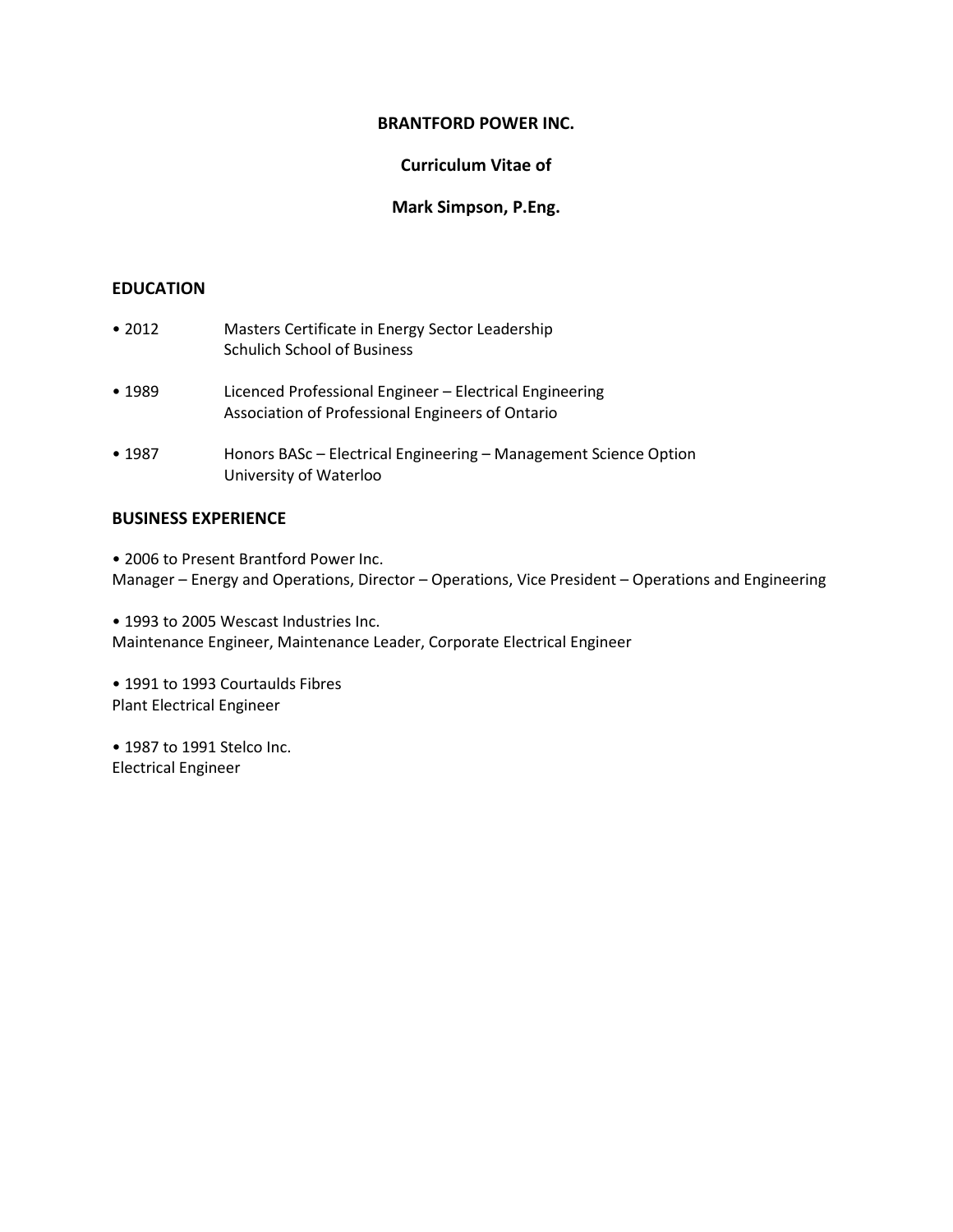## **Curriculum Vitae of**

### **Paul Kwasnik**

#### **EDUCATION**

- 1999 Master of Business Administration Queen's University
- 1986 Bachelor of Arts, Political Science Wilfrid Laurier University

#### **BUSINESS EXPERIENCE**

- 2014 to Present Brantford Energy Corporation CEO & President • 2013-2014 Brantford Power Inc. CEO & President • 2010 -2012 Brantford Power Inc. Director • 2009 -2013 PJK Advisory Group Principal
- 2002 2009 Direct Energy Home Services. Senior Director, HVAC Sales and Installations
- 1987 2002 Union Gas Ltd. Operations Manager; Manager, Corporate Energy Initiatives and various other roles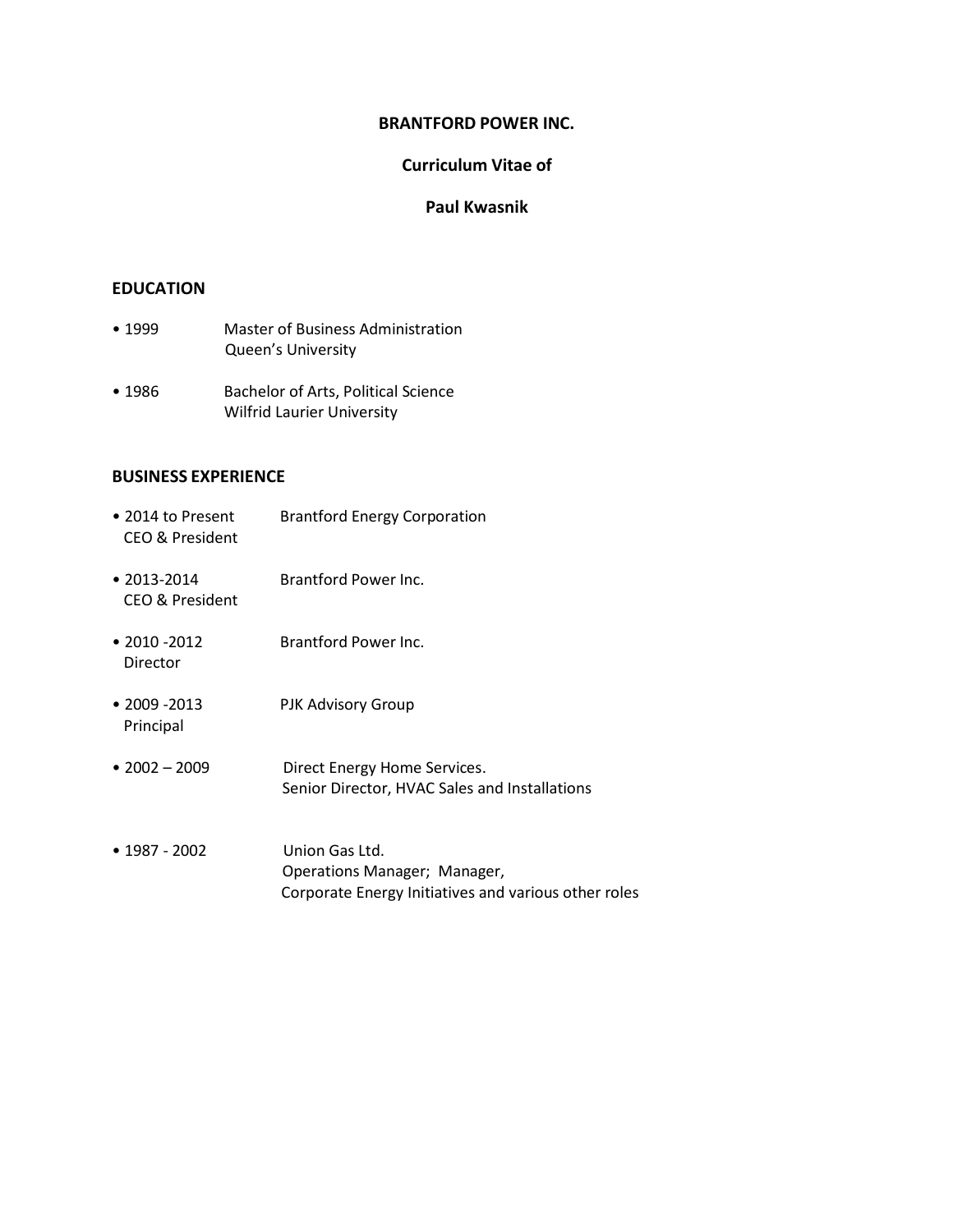# **Curriculum Vitae of**

# **Oana Stefan**

# **EDUCATION**

| • 2011                     | Bachelor of Arts, Economics and European Studies |
|----------------------------|--------------------------------------------------|
|                            | University of Toronto                            |
| <b>BUSINESS EXPERIENCE</b> |                                                  |
| •2015 to present           | Brantford Power Inc.                             |
|                            | Senior Regulatory Analyst                        |
|                            |                                                  |
| • 2011 to 2014             | Brantford Power Inc.                             |
|                            | <b>Regulatory Analyst</b>                        |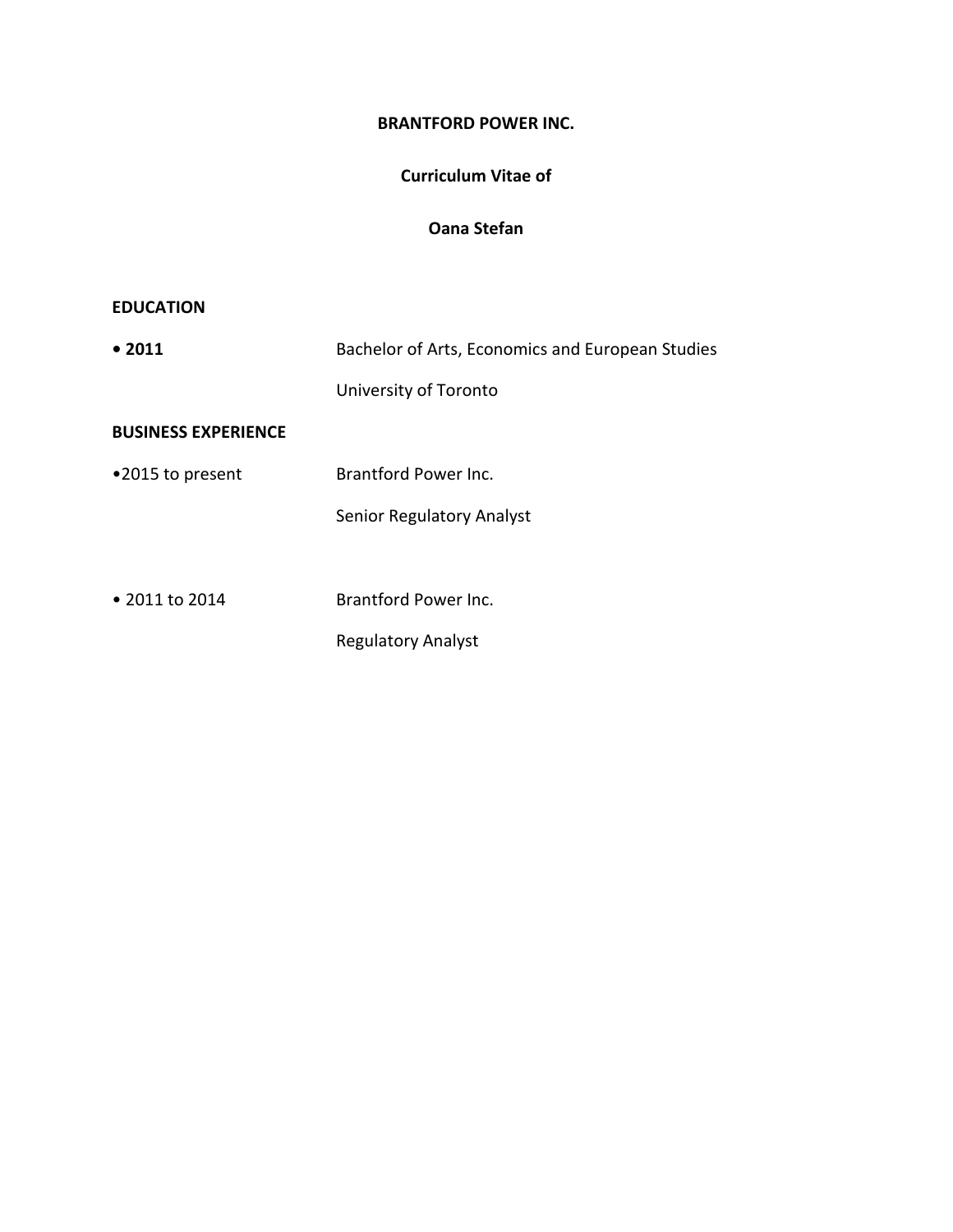#### **Curriculum Vitae of**

# **Sanjay Iyengar, CA (India), CISA, CRISC, CSM**

### **EDUCATION**

| 2013 | Certified Scrum Master (CSM), Scrum Alliance                                                                              |
|------|---------------------------------------------------------------------------------------------------------------------------|
| 2012 | Information Technology Infrastructure Library (ITIL) Foundation, Axelos                                                   |
| 2011 | Certified in Information Systems Risks and Controls (CRISC),<br>Information Systems Audit and Control Association (ISACA) |
| 2008 | Certified Information Systems Auditor (CISA), ISACA                                                                       |
| 1997 | Chartered Accountant (India),<br>Institute of Chartered Accountants of India                                              |
| 1995 | Bachelor of Commerce,<br>University of Mumbai, India                                                                      |

# **EXPERIENCE**

| $2016$ – Present | Brantford Power Inc.,<br>Manager Systems Project and Business Applications |
|------------------|----------------------------------------------------------------------------|
| $2006 - 2015$    | Deloitte, Canada and Deloitte Global                                       |
| $2000 - 2005$    | Infosys Technologies Limited                                               |
| $1995 - 1999$    | Arthur Andersen, India                                                     |
| $1993 - 1994$    | V Vaidyanathan & Co., Chartered Accountants, India                         |